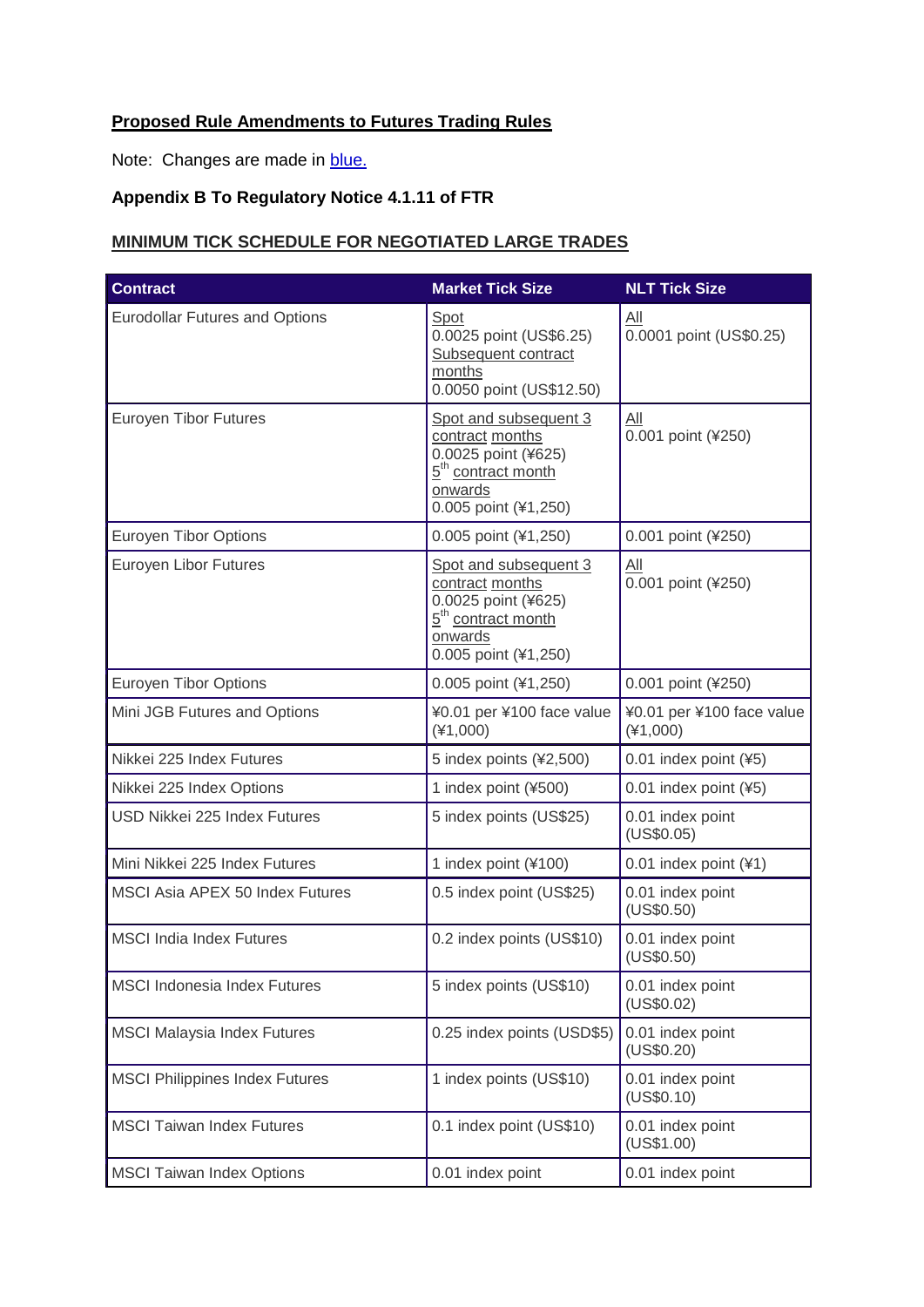|                                                                   | (US\$1.00)                                               | (US\$1.00)                     |
|-------------------------------------------------------------------|----------------------------------------------------------|--------------------------------|
| <b>MSCI Thailand Index Futures</b>                                | 0.25 index points (US\$5)                                | 0.01 index point<br>(US\$0.20) |
| MSCI Singapore Index Futures and Options                          | 0.1 index point (S\$20)                                  | 0.01 index point (S\$2.00)     |
| <b>Straits Times Index Futures</b>                                | 1 index point (S\$10)                                    | 0.01 index point (S\$0.10)     |
| <b>SGX CNX Nifty Index Futures</b>                                | 0.5 index point (US\$1)                                  | 0.01 index point<br>(US\$0.02) |
| <b>SGX CNX Nifty Index Options</b>                                | 0.1 index point (US\$0.20)                               | 0.01 index point<br>(US\$0.02) |
| SGX FTSE China A50 Index Futures                                  | 5 index points (US\$5)<br>2.5 index points<br>(US\$2.50) | 0.01 index point<br>(US\$0.01) |
| Nikkei Stock Average Dividend Point Index<br><b>Futures</b>       | 0.1 index point (¥1,000)                                 | 0.01 index point (¥100)        |
| <b>SGX Robusta Coffee Futures</b>                                 | US\$ 1 per tonne                                         | US\$ 1 per tonne               |
| SGX TSI Iron Ore CFR China (62% Fe<br><b>Fines) Index Futures</b> | US\$0.01 per metric tonne                                | US\$0.01 per metric tonne      |
| SGX Baltic Capesize Time Charter Average<br><b>Futures</b>        | US\$1.00 per day                                         | US\$1.00 per day               |
| SGX Baltic Panamax Time Charter Average<br><b>Futures</b>         | US\$1.00 per day                                         | US\$1.00 per day               |
| SGX Baltic Supramax Time Charter Average<br><b>Futures</b>        | US\$1.00 per day                                         | US\$1.00 per day               |
| SGX Baltic Handysize Time Charter Average<br><b>Futures</b>       | US\$1.00 per day                                         | US\$1.00 per day               |
| SGX Platts Singapore Fuel Oil 180cst Index<br><b>Futures</b>      | US\$0.01 per metric tonne                                | US\$0.01 per metric tonne      |
| SGX Platts Singapore Fuel Oil 380cst Index<br><b>Futures</b>      | US\$0.01 per metric tonne                                | US\$0.01 per metric tonne      |
| <b>SGX Singapore Visco Spread Futures</b>                         | US\$0.01 per metric tonne                                | US\$0.01 per metric tonne      |
| SGX Platts Kerosene FOB Singapore Index<br><b>Futures</b>         | US\$0.01 per barrel                                      | US\$0.01 per barrel            |
| SGX Platts Gasoil FOB Singapore Index<br><b>Futures</b>           | US\$0.01 per barrel                                      | US\$0.01 per barrel            |
| <b>SGX Singapore Regrade Spread Futures</b>                       | US\$0.01 per barrel                                      | US\$0.01 per barrel            |
| SGX Platts Naphtha CFR Japan Index<br><b>Futures</b>              | US\$0.01 per metric tonne                                | US\$0.01 per metric tonne      |
| <b>SGX PLATTS PX CFR China Index Futures</b>                      | US\$0.01 per metric tonne                                | US\$0.01 per metric tonne      |
| SGX API 8 CFR China Coal Index Futures                            | US\$0.01 per metric tonne                                | US\$0.01 per metric tonne      |
| SGX IHS McCloskey Indonesian Sub-Bit<br><b>FOB Index Futures</b>  | US\$0.01 per metric tonne                                | US\$0.01 per metric tonne      |
| SGX TSI CFR China Premium JM25 Coking<br><b>Coal Futures</b>      | US\$0.01 per metric tonne                                | US\$0.01 per metric tonne      |
| <b>SGX TSI FOB Australia Premium Coking</b>                       | US\$0.01 per metric tonne                                | US\$0.01 per metric tonne      |